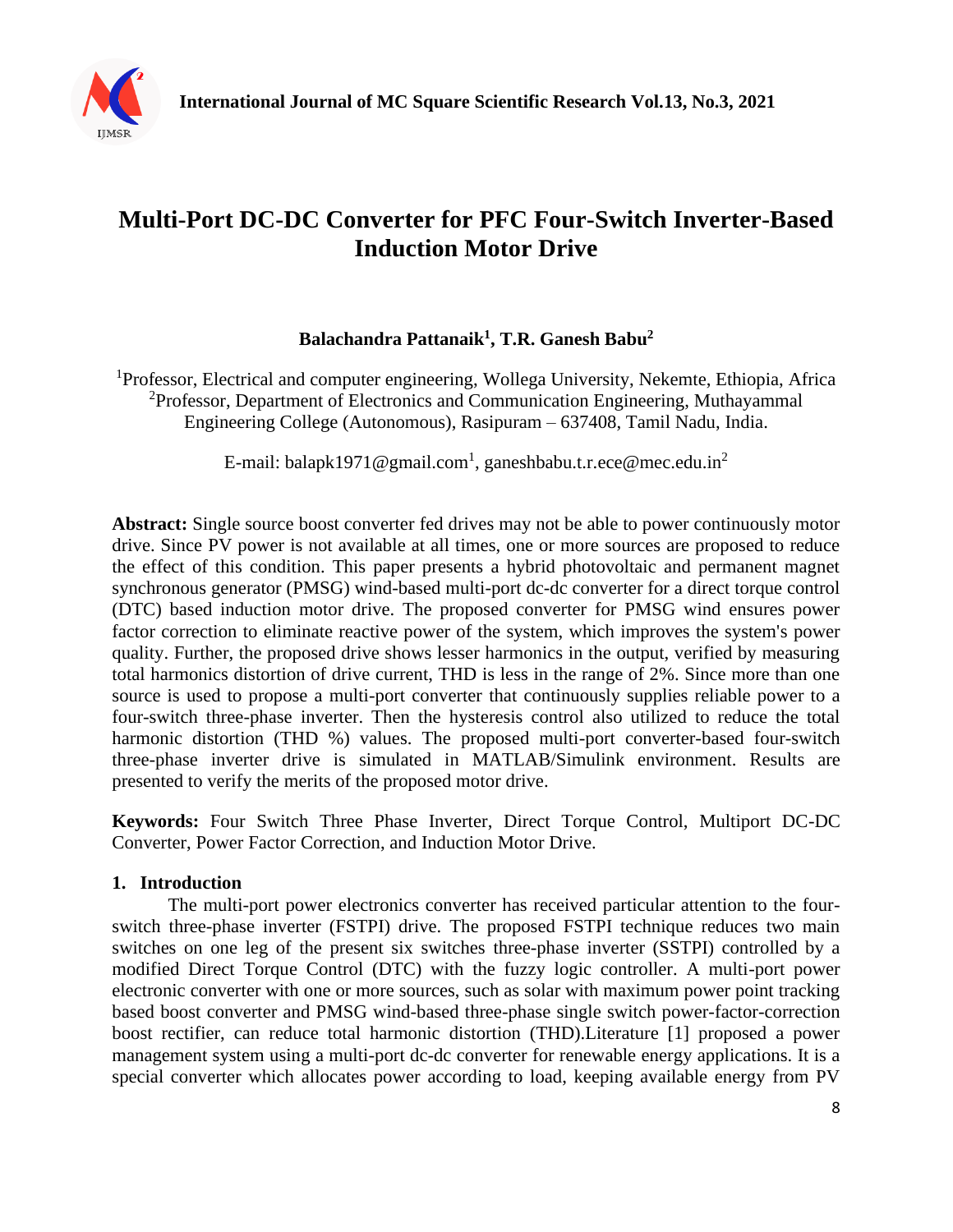

and wind.[3] Presents a multi-port dc-dc converter, including hybrid power sources like PV, wind, and energy storage devices like a battery. Reference [4] proposed induction motor drive based on hybrid renewable energy resources using multi-port dc-dc converter. The multi-port DC-DC converter includes a DC-DC converter and a DC-AC inverter, in addition to the energy storage unit, and the proposed circuit includes many renewable energy sources through the incorporation of renewable energy sources [5]. When sources that have a statistical tendency to cancel each other out are employed, the impact of the intermittency can be considerably minimized [6].

The two-quadrant inverter topology based on multi-port DC-DC converters prohibits current passage from the AC to the DC. This step prohibits currents from passing across ports. Each two-quadrant inverter is programmed to extract the most incredible amount of electricity from its linked PV module. The suggested multi-port converter's research and operating scenarios are addressed [7]. Reduced size, cheaper cost, more efficiency due to a single power stage, faster reaction, and compact, centralized control benefit the converter [8]. The use of a four-switch three-phase inverter lowers the cost of the inverter, switching inefficiencies, the complication of the control algorithms, and the interface circuits required to provide six pulse width modulation (PWM) logic signals [9]. Multi-input converters (MICs) are highly regarded for integrating separate voltage sources in electric vehicles (EVs) and grid systems.

Consequently, multi-output DC-DC converters have sparked considerable interest in wearable electronics [10]. Because of the abrupt changes in load or speed circumstances, induction motor (IM) drives, notably three-phase IMs, are a nonlinear system that is difficult to describe theoretically. As a result, an improved controller is required to improve IM performance. Because of their simplicity and versatility, fuzzy logic controllers (FLC) are becoming increasingly prominent in the design of complicated IM control systems [11]. An accumulated current mode control technique is used to regulate the PFC converter's input current and control the DC-DC converters [12]. A number of solid-state DC-DC converters are proposed to enhance power quality in Power Factor Correction (PFC). These converters are designed to reduce Total Harmonic Distortion (THD) at both the input and output sides and synchronize the DC voltage in DC-DC converters that represent both Uni/Bi-Directional power flow [13]. Induction motors may self-start due to the rotor winding flux and the rotating magnetic field flux, creating a high rotor current when torque is increased. The architecture of a soft starter fed induction motor that regulated the applied voltage was given in this work [14]. Power electronics is approaching a special type of industrialization due to its relevance in power generation, aerospace, vehicle, energy storage, military, utility systems, traction, portable electronic devices, and systems integration and energy efficiency systems. According to recent innovations, power electronics will play an important role in improving energy efficiency, addressing global climate change concerns, and contributing to a more prosperous approach. [15].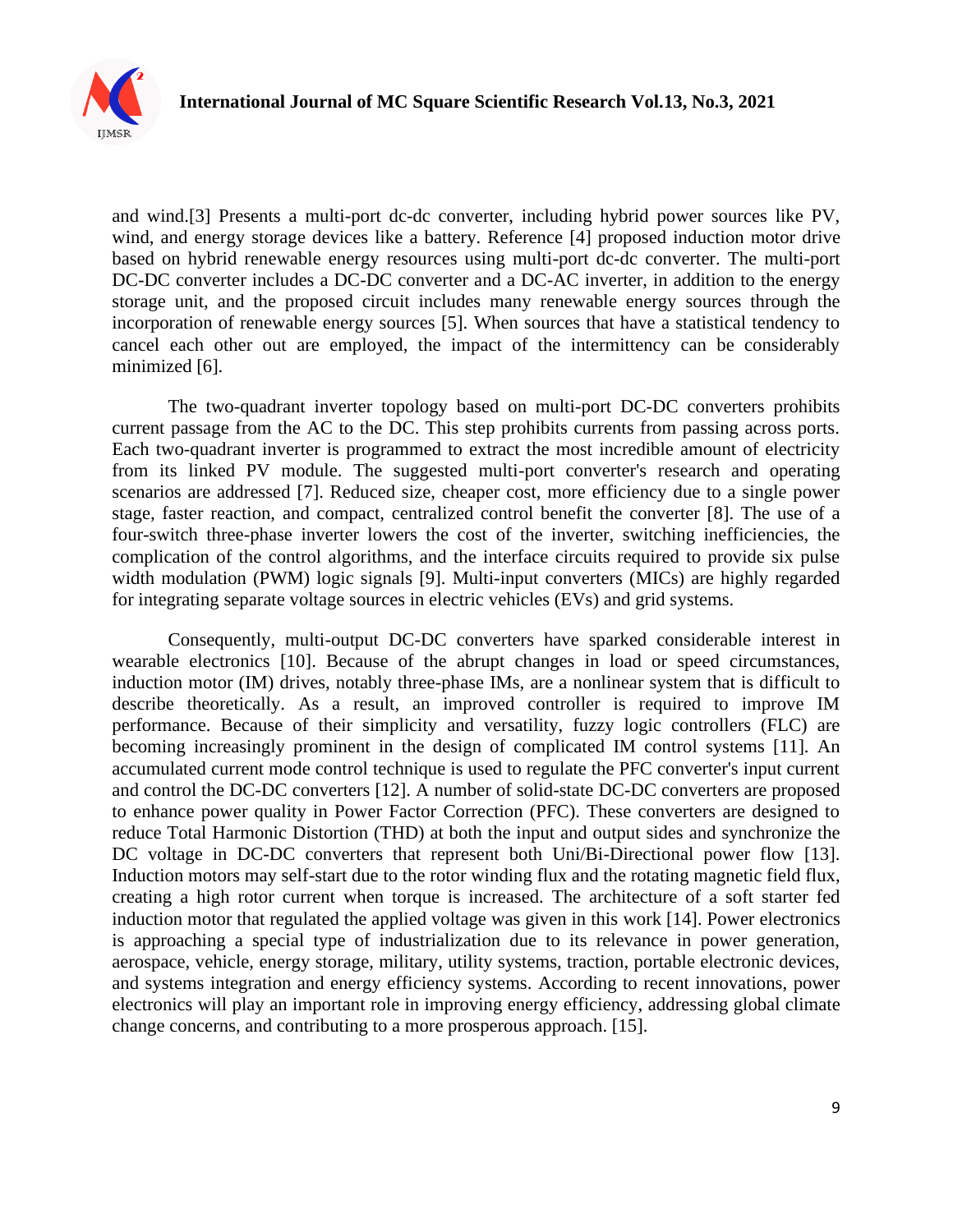

This article describes the multi-port like solar and wind with MPPT technique. The converter and inverter are proceeded to convert the signal to the corresponding loads, the induction motor. This can be elaborately explained in further articles.

# **2. Proposed Topology**

With a multi-port converter system, the proposed drive can operate with the presence of either input. A new multi-port dc-dc converter is implemented for DTC-based induction motor drive. DTC modified direct torque control algorithm is used to achieve smooth speed control with excellent torque characteristics. Figure 1 Shows an overall block diagram of proposed multi-port dc-dc converter fed induction motor drive. PV modeled using its single diode equivalent circuit and mathematical model of its characteristic equations. A permanent magnet synchronous generator-based wind energy system is used as one more input to the multi-port system.



**Figure 1:** Block Diagram of Proposed multi-port converter fed Induction motor drive

On the wind side, a power factor corrected single switch three-phase boost rectifier is introduced. The inverter part of the drive is reduced as a four-switch three-phase inverter, which can be utilized to perform as same as a conventional six switch three-phase inverter.

**DTC controller:** DTC is an improved AC drive control technique in which inverter switching regulates the motor variables flux and torque directly. Motor current and voltage are the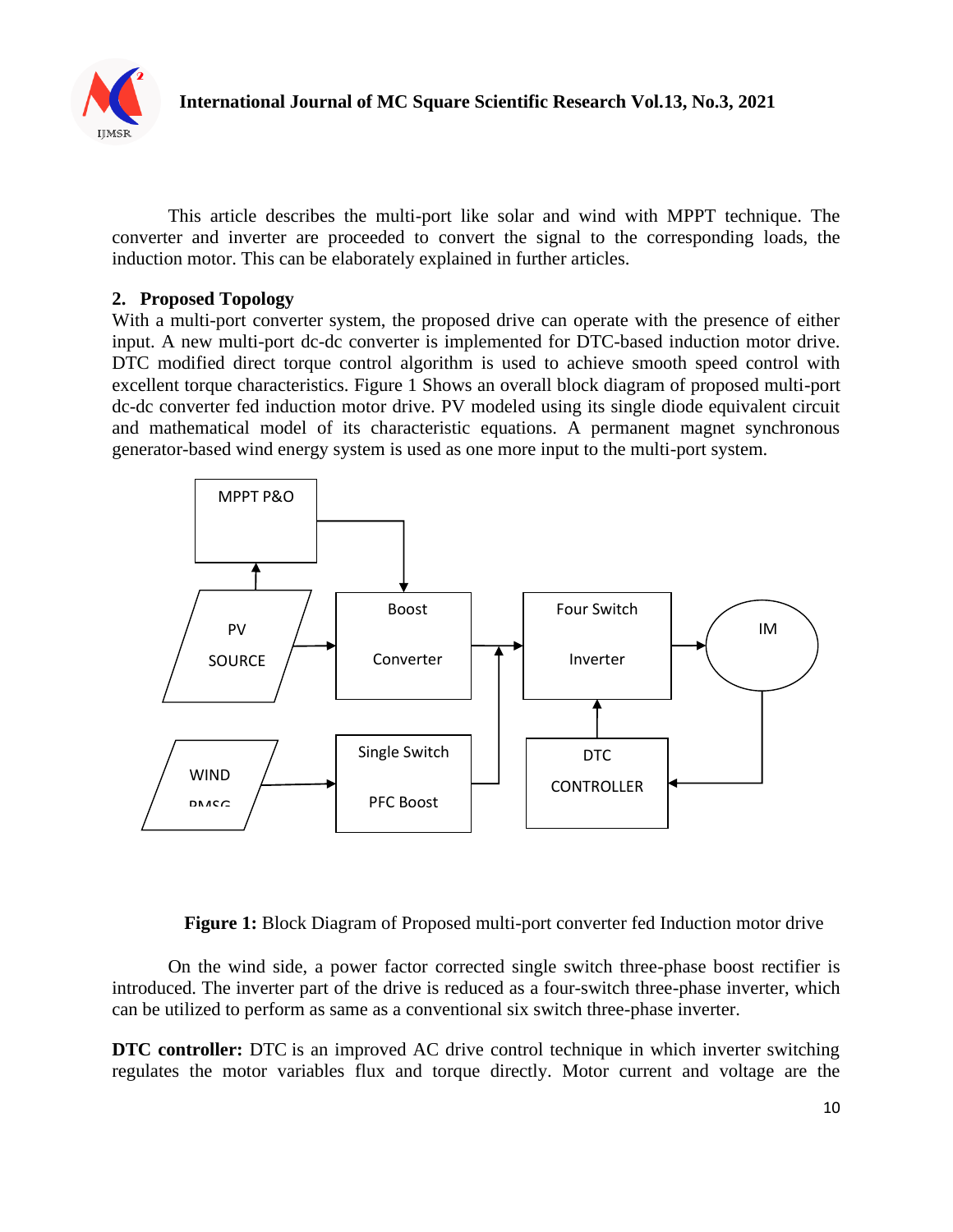

measured input values to the DTC control. The voltage is determined by the DC-bus voltage and the position of the inverter switches. Every 25 microseconds, the voltage and current signals are fed into an accurate motor model, which generates a precise value of stator flux and torque. Twolevel motor torque and flux comparators compare real data to reference values generated by torque and flux reference controllers. These two-level controllers' outputs are updated every 25 microseconds and indicate whether the torque or flux must be adjusted.The switching logic immediately finds the optimal inverter switch locations based on the outputs of the two-level controllers. As a result, each voltage pulse is determined independently at the "atomic level." The position of the inverter switches determines the motor voltage and current, which impact the motor torque and flux, and the control loop is closed.

#### **3. Simulation Results and Discussion**

Figure 2 shows the results of the suggested multi-port solar and wind-based DTC induction drive, which was developed in the MATLAB/Simulink platform. The simulation is designed using Simscape, whereas the solar PV and wind is a main source with maximum power point tracking algorithm to extract maximum power from the sources. Then the solar PV is connected to the boost converter to step up the voltage. In boost converter the MOSFET is used as a switch. Then the switch is controlled by MPPT algorithm of P&O algorithm.



**Figure 2:** Simulation implementation of the proposed circuit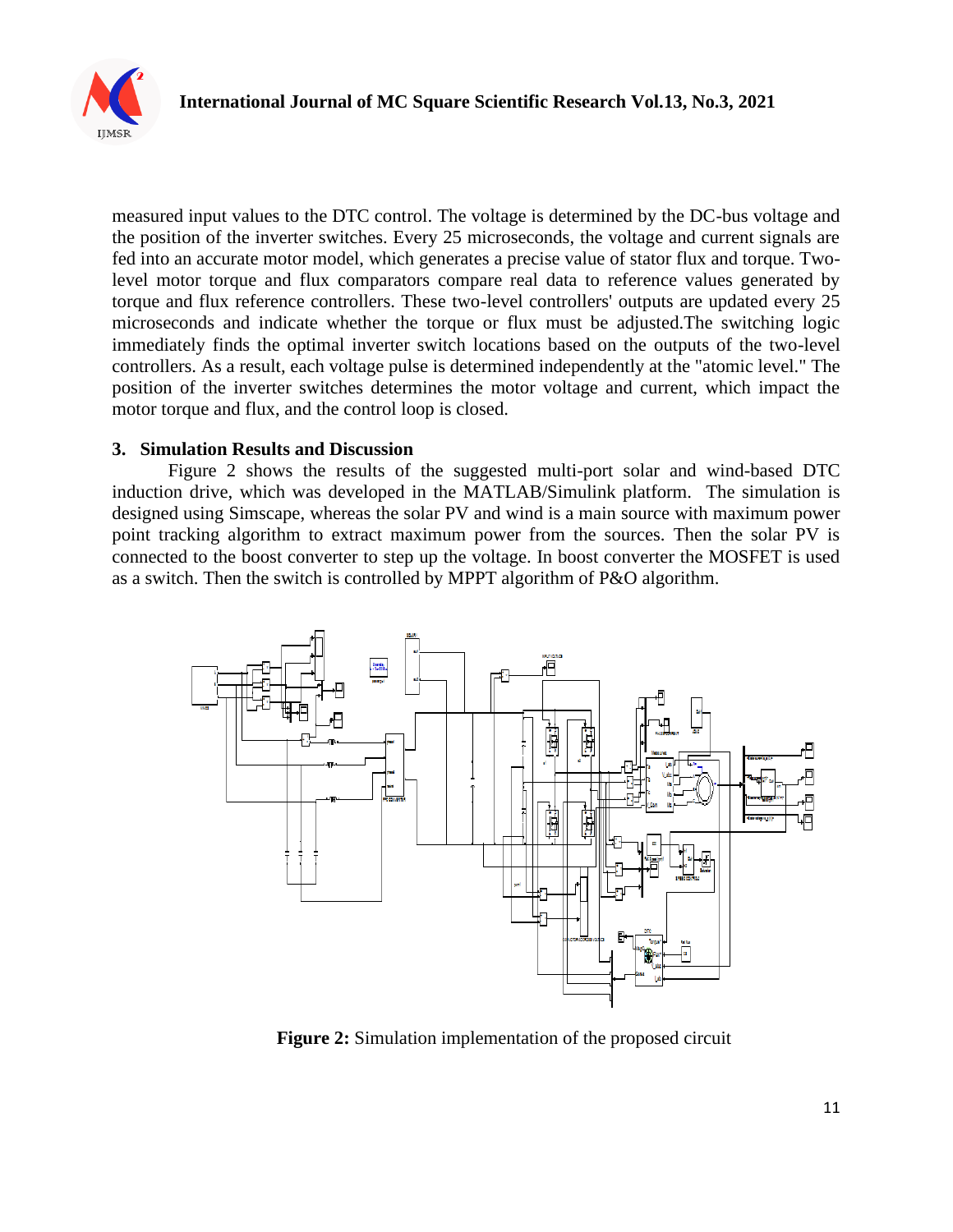

Then the wind system is designed with PMSG is used in variable wind speed generator. In wind systems there is a three blades which captures the kinetic energy coupled to a generator. Mainly, gearbox is used to transform the slower to higher of wind turbine rotation speed on generator side. This produces the output, which is maintained by DTC controller.

Three phase diode rectifier is connected to three phase output terminals of PMSG. Rectifier converts the alternating current (AC) into direct current (DC).

Where as, the simulation parameters are enlisted in Table 1.

| <b>Motor Parameters</b>     |                  |
|-----------------------------|------------------|
| Resistance of the Stator Rs | $0.09961 \Omega$ |
| Inductance of the Stator Ls | $0.000867$ H     |
| Resistance of the Rotor Rr  | $0.05837 \Omega$ |
| Inductance of the Rotor Lr  | $0.03039$ H      |
| Mutual Inductance Lm        | $0.000867$ H     |
| Inertia J                   | 0.4              |
| Pole pairs                  | $\overline{2}$   |

## **Table 1:** Simulation parameters

This diagram depicts the simulation-implemented circuit of the proposed converter and drive (Figure 3). This circuit is a PFC single switch boost rectifier circuit used for wind PMSG.

Furthermore, innovative PFC control approaches have been devised, driving the manufacture of commercial integrated circuits to implement them. Sinusoidal currents in the switch-mode front-end stage converters. Boost converters that operate on a constant current mode have grown in popularity as a result of reduced levels of electromagnetic interference are caused by it utilization.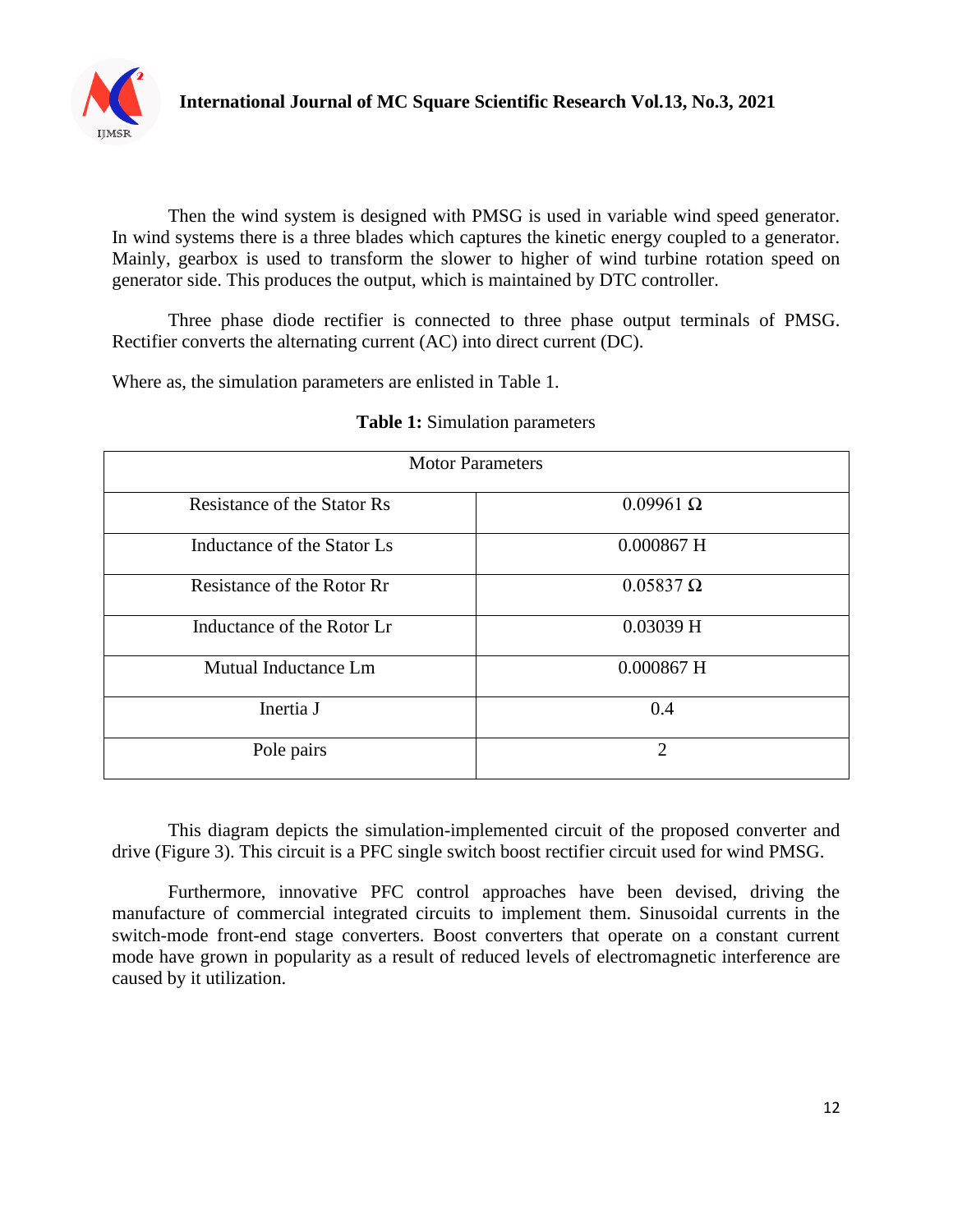



**Figure 3:** Circuit Diagram of PFC single switch-based boost rectifier

Using several dedicated control approaches, the boost architecture is fairly simple and enables for low-distorted input currents with almost unity power factor. Hysteresis control is a common technique.



**Figure 4:** PV DC-DC boost converter

Figure 4 illustrates that the implemented boost converter circuit schematic for solar PV. The solar PV is designed with DC-DC boost converter to step up the solar PV voltage. This can be controlled by MPPT technique and the controller can regulate the pulse of MOSFET.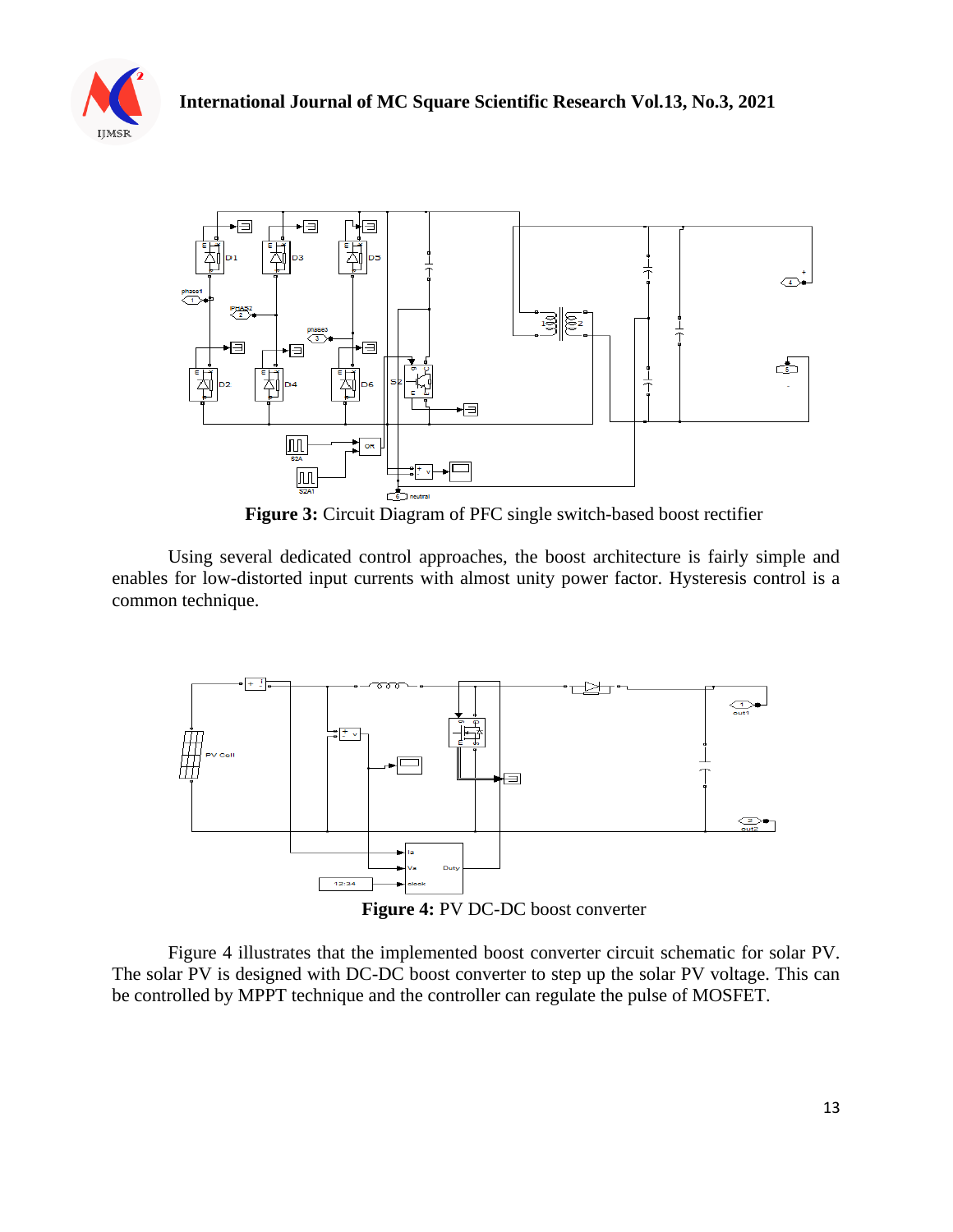



Figure 5 shows the PMSG wind response, the wind system's output voltage is 300V. The variable wind speed generator system can cause initial fluctuation then gradually stabilize the voltage at 0.1 sec.



**Figure 6:** PFC output shows voltage and current in phase

Figure 6 shows the performance of proposed drive speed characteristics, power factor correction performance. The voltage is 300V and current is in phase (0A).



**Figure 7:** Speed performance of proposed IM drive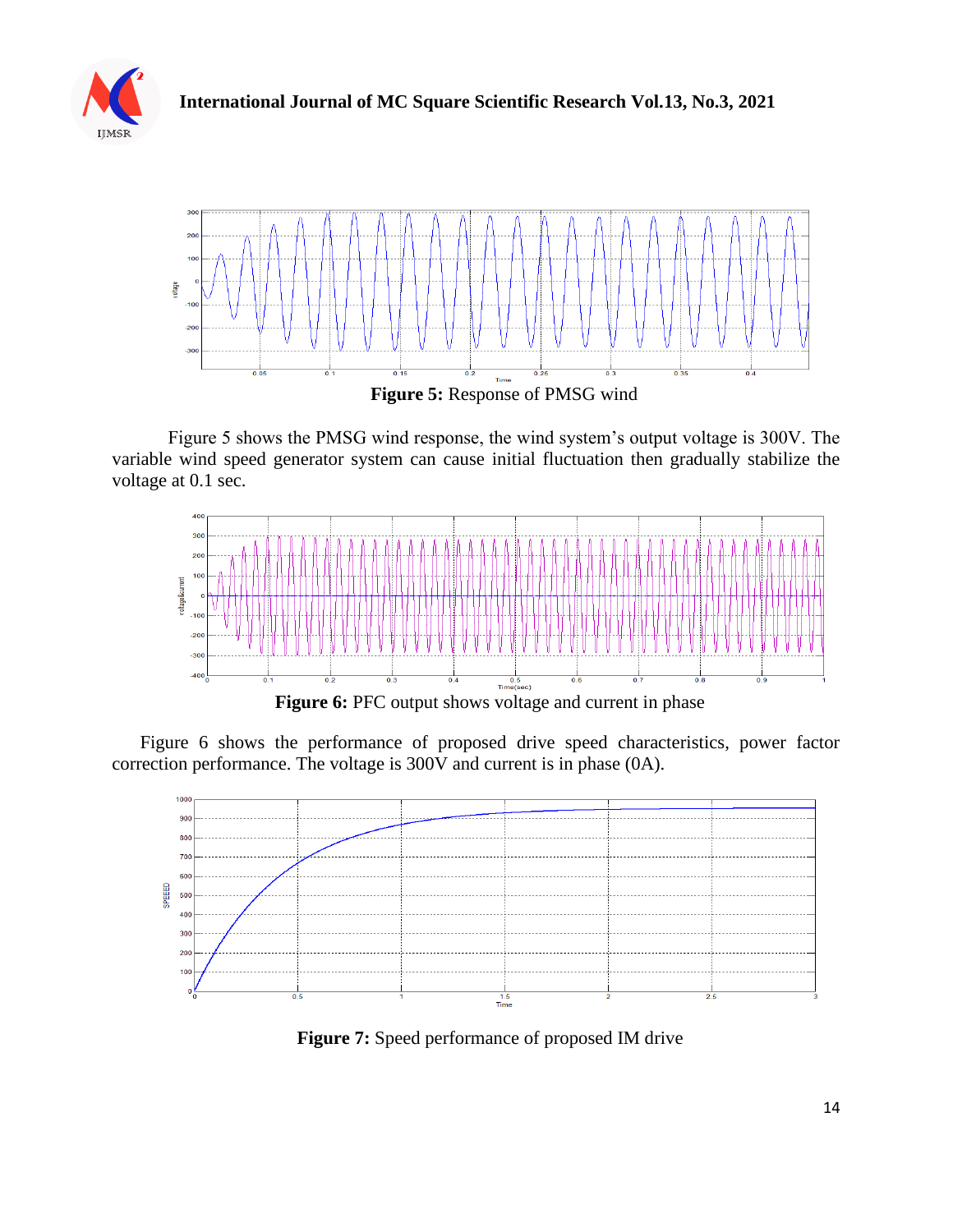

Figure 7 represents that the speed performance of the induction motor, this IM can be connected as the load. The rotation of the motor can be drive by the source, which is a converter to achieve high gain voltage, then it connects to the proposed inverter, then the supply can be attained to rotate an IM drive. Hence, the induction motor can rotate at 950 rpm.



Figure 8 illustrates that the THD of the overall proposed system, which is 2.94%. The THD shows that the system work at stable condition. According to IEEE standards the THD limitation is below 5%.

## **4. Conclusion**

The multi-port, a multi-port converter, is used to provide the many input sources to the system, likea photovoltaic boost converter with a maximum power point tracking algorithm and PMSG wind energy. The wind energy system has asingle switch power factor corrected boost rectifier that has absorbed special attention in the four-switch three-phase inverter (FSTPI) drives. The proposed FSTPI and the control strategy of novel Direct Torque Control with a fuzzy logic controller are used to eliminate additional two switches of the conventional six switches three-phase inverter (SSTPI) and achieve active speed with reduced cost and system of the drive.The proposed drive shows lesser harmonics in the output, which is verified by measuring total harmonics distortion of drive current. THD is less in the range of 2%.The designed fourswitch three-phase inverter drive is tested in the MATLAB/Simulink environment, and the results are provided to validate the effectiveness of the suggested drive.

## **References**

[1].C. Priyatharshini, P. Kathiravan and C. Govindaraju, "Power management by using multiport Dc-Dc converter for renewable energy," *2015 International Conference on Innovations in Information, Embedded and Communication Systems (ICIIECS)*, Coimbatore, 2015, pp. 1- 8.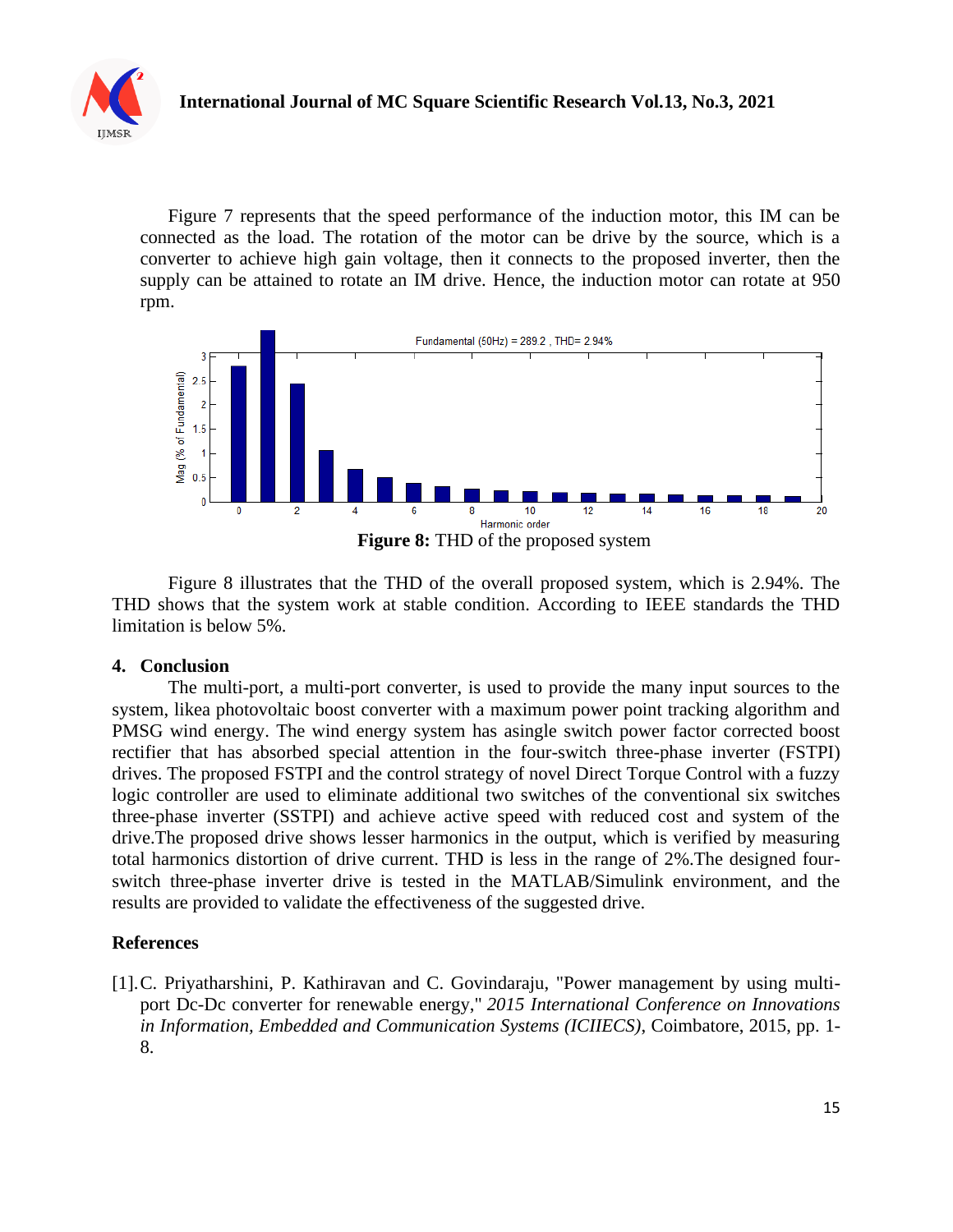

- [2].S. S. Sebtahmadi, H. Burhan A. and S. Mekhilef, "An industrial optimum current control scheme for IM drive fed by Ultra Sparse Z-source Matrix Converter under abnormal input voltage," *2015 IEEE 2nd International Future Energy Electronics Conference (IFEEC)*, Taipei, 2015, pp. 1-6.
- [3].L. Xian, Y. Li and Y. Wang, "A grid-connected PV/supercapacitor/battery hybrid distributed generation system integrated with multi-port DC-DC converter," *2016 Asian Conference on Energy, Power and Transportation Electrification (ACCEPT)*, Singapore, 2016, pp. 1-6.
- [4].Mini R., R. Sreenivasan and M. N. Dinesh, "Low speed estimation of DTC controlled induction motor drive using MRAS," *2014 International Conference on Electronics, Communication and Computational Engineering (ICECCE)*, Hosur, 2014, pp. 30-35.
- [5].S. S. Sebtahmadi; H. Borhan Azad; S. H. Aghay Kaboli; M. D. Islam; S. Mekhilef, "A PSO-DQ Current Control Scheme for Performance Enhancement of Z-source Matrix Converter to Drive IM Fed by Abnormal Voltage," in *IEEE Transactions on Power Electronics*, no.99, pp.1-1.
- [6].Abdulaziz Almutairi, Khairy Sayed, Naif Albagami, Ahmed G. Abo-Khalil and Hedra Saleeb, "Multi-Port PWM DC-DC Power Converter for Renewable Energy Applications," Energies, vol. 14, pp. 3490, 2021.
- [7].N. Alajmi, B., Marei, M. I., & abdelsalam, I. A. "A Multi-Port DC/DC Converter Based on Two- Quadrant Inverter Topology for PV Systems," *IEEE Transactions on Power Electronics, 1–1, (*2020).
- [8].Savitha K.P and P. Kanakasabapathy, "Multi-port DC-DC converter for DC microgrid applications," *IEEE 6th International Conference on Power Systems (ICPS)*, 2016, pp. 1-6, doi: 10.1109/ICPES.2016.7584018.
- [9].U. Bose, K. Divya, V. Jyothi and Sreejith S., "Performance analysis of four-switch threephase inverter-fed induction motor drive," *2014 Power And Energy Systems: Towards Sustainable Energy*, pp. 1-6, 2014.
- [10]. Dhananjaya, M., & PattnaikS, "Review on Multi-Port DC-DC Converters," *IETE Technical Review, 1–14, 2021.*
- [11]. Hannan, M. A., Ali, J. A., Mohamed, A., & Hussain, A. (2018). Optimization techniques to enhance the performance of induction motor drives: A review. Renewable and Sustainable Energy Reviews, 81, 1611–1626.
- [12]. M. Shojaie and O. A. Mohammed, "A Multi-input DC-DC Converter with AC-DC PFC Buck-boost Stage for Hybrid Energy Storage Systems," *Southeast Conference 2018*, 2018, pp. 1-5, doi: 10.1109/SECON.2018.8478879.
- [13]. M.Bharathidasan and V.Indragandhi, "Review of Power Factor Correction (PFC) AC/DC-DC Power Electronic Converters for Electric Vehicle Applications," IOP Conference Series: Materials Science and Engineering, 906,012006, 2020.
- [14]. Padmapriyadharishini R, Kiruthika Indumathi and Ramakrishnan V, "Improved Soft-Start Capability of Induction Motor Using Solar Power Generation Based Z Source Inverter,"International Journal of MC Square Scientific Research, [Vol. 7 No. 1 \(2015\).](http://ijmsr.org/index.php/ijmsr/issue/view/8)